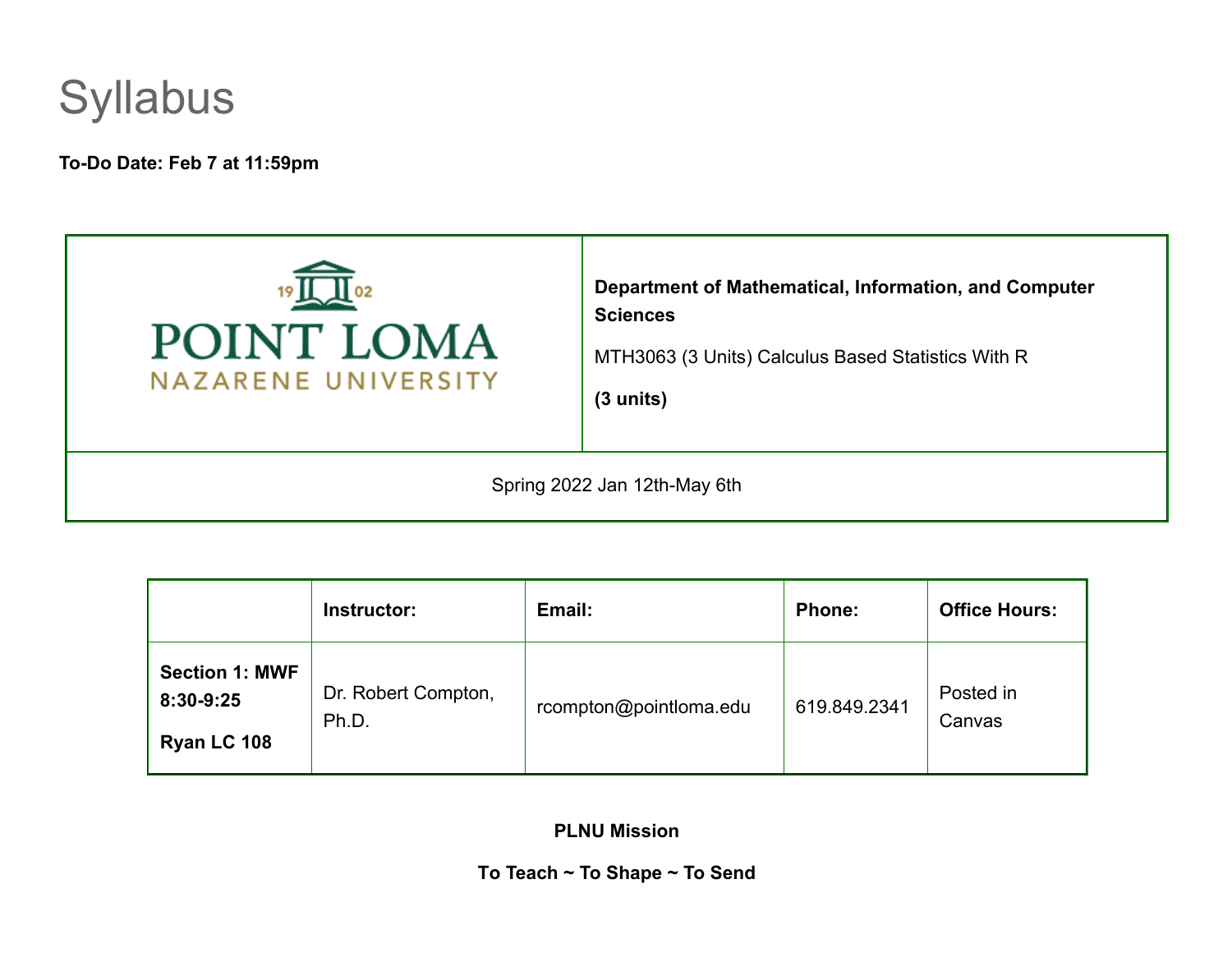Point Loma Nazarene University exists to provide higher education in a vital Christian community where minds are engaged and challenged, character is modeled and formed, and service is an expression of faith. Being of Wesleyan heritage, we strive to be a learning community where grace is foundational, truth is pursued, and holiness is a way of life.

## **Department Mission**

The Mathematical, Information, and Computer Sciences department at Point Loma Nazarene University is committed to maintaining a curriculum that provides its students with the tools to be productive, the passion to continue learning, and Christian perspectives to provide a basis for making sound value judgments.

# **COURSE DESCRIPTION**

MTH 3063 (3 Units) Calculus Based Statistics With R

A first course in descriptive and inferential statistics for general students who have taken calculus. Topics include experimental design, sampling and sampling distributions, estimation and hypothesis testing. This course also provides a basic introduction to statistical analysis in the statistical software package R. Not applicable toward a major in Mathematics.

Prerequisite(s): MTH 1044 or MTH 1064 or equivalent.

# **COURSE LEARNING OUTCOMES**

# 1. **Learning Outcomes**

- 2. Students will be able to compute measures of central tendency for data.
- 3. Students will be able to compute measures of dispersion for data.
- 4. Students will be able to use statistical methods to make inferences from data.
- 5. Students will be able to apply their technical knowledge to solve problems.

# **REQUIRED TEXTS AND RECOMMENDED STUDY RESOURCES**

Baldi and Moore: *The Practice of Statistics in the Life Sciences*, 4<sup>th</sup> Edition with Sapling Plus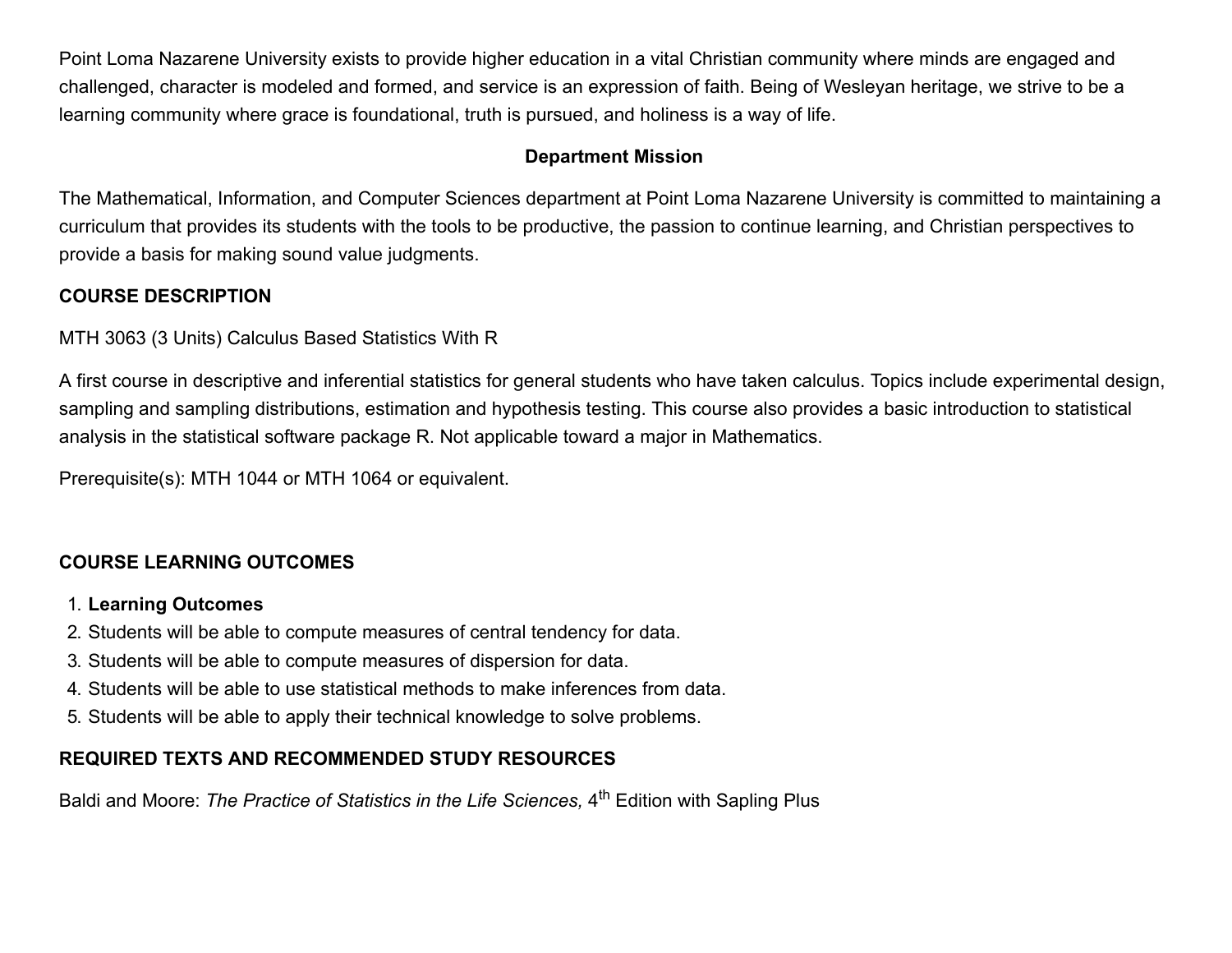

# **COURSE CREDIT HOUR INFORMATION**

In the interest of providing sufficient time to accomplish the stated Course Learning Outcomes, this class meets the PLNU credit hour policy for a 3 unit class delivered over fifteen weeks. Specific details about how the class meets the credit hour requirement can be provided upon request. (Based on 37.5 hours of student engagement per credit hour.)

| Category                          | <b>Time Expectation in Hours</b> |
|-----------------------------------|----------------------------------|
| <b>Reading Assignments</b>        | 23.75                            |
| <b>Videos and Notes</b>           | 15                               |
| <b>Online Homework</b>            | 10                               |
| <b>Weekly Class Participation</b> | 15                               |
| <b>Written Assignments</b>        | 39.25                            |
| Lab Participation                 | 8.5                              |
| <b>Exam</b>                       | 2.5                              |
| <b>Final Exam</b>                 | 2.5                              |

# **Distribution of Student Learning Hours**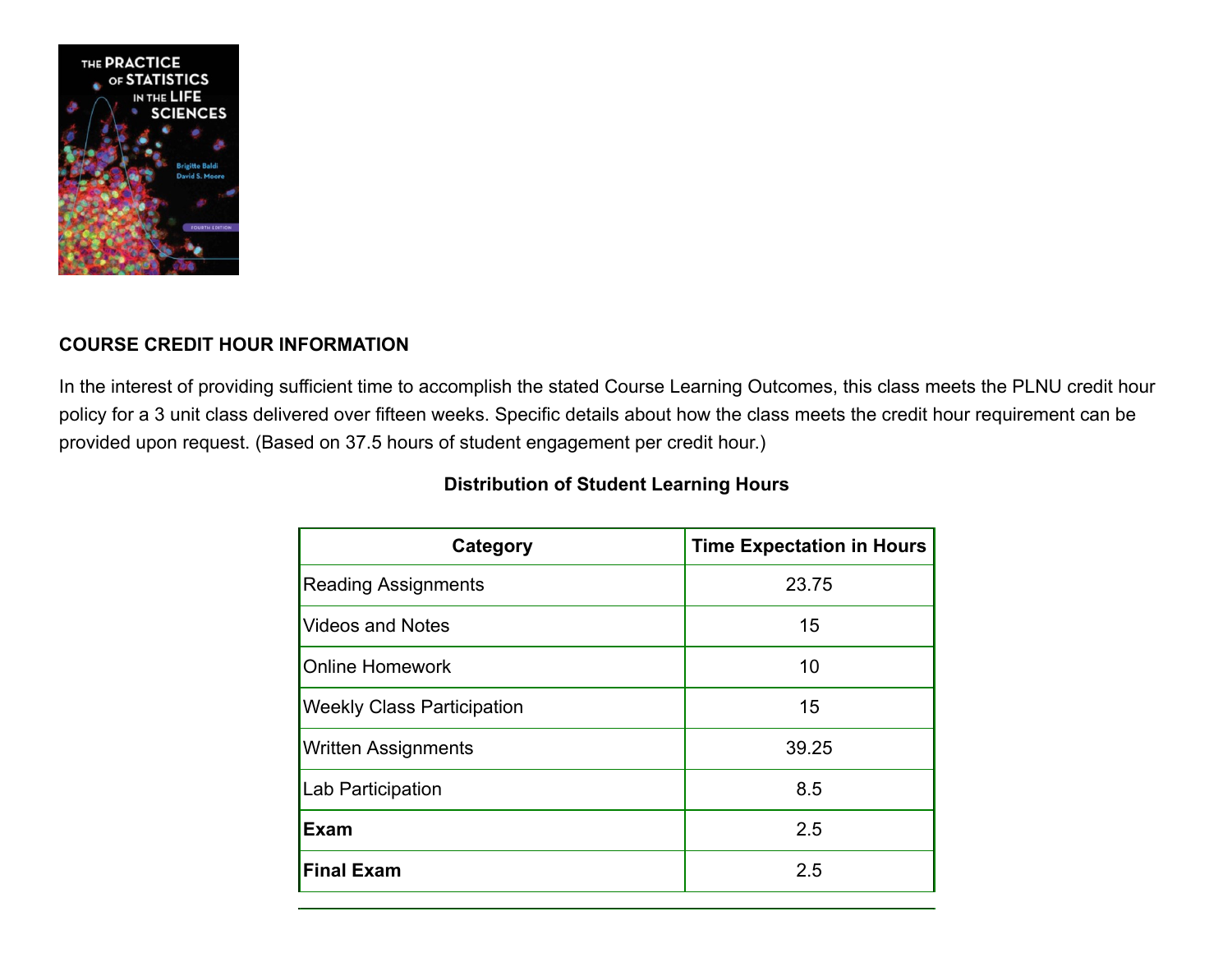| Category           | Time Expectation in Hours |  |
|--------------------|---------------------------|--|
| <b>Total Hours</b> | 116.5                     |  |

## **ASSESSMENT AND GRADING**

## **Graded Components**

- **Notes and Videos**: Every week there are some notes recorded from our online classes last year. Feel free to look at them to help understand any concepts you are having trouble with.
- **Weekly Classwork:** Attendance at the Monday and Wednesday in person class is required. In these class meetings, we will work on to work on activities and problems. Some classwork may be graded, and some you will get full credit just for attempting.
- **Online Homework**: This homework will be completed in Achieve, available through the online access key. You will have multiple attempts to complete each problem. I suggest you start before Friday and use our homework class day for any problems you are having trouble solving.
- **Written Homework** The homework is designed to allow you to grasp the concepts of Statistics; it is not an end in itself. The homework problems will be taken from the Textbook and hand written on paper. There may also be other activities that are completed as homework. Each homework set will usually be due one week from when it is assigned. Please see the schedule below. Late homework will not be accepted without prior consent or a well-documented emergency beyond your control. Up to a maximum of one homework assignment will be accepted up to 3 days late provided that consent is received from the professor before it is due. Written homework that is submitted late without prior consent will be recorded with a score of zero. The lowest homework score will be dropped prior to computing the final course grade.

In the event that our in person class is prohibited from meeting in person in a given week, please scan or photograph the pages, and upload the file to Canvas as a .pdf, .jpg, .jpeg, .png, or .docx (but not Google Docs). If you take a photograph with your phone, then please turn off the setting for *Live Photos* or *Motion Photo* prior to taking the picture. If you use Google Docs, please export to a .pdf and upload that file.

Collected assignments must be prepared in a style suitable for grading. The following guidelines are used to determine credit:

- $\blacksquare$  the organization must be easy to follow
- $\blacksquare$  the work must be legible
- **complete solutions must be written for problems (not just answers);**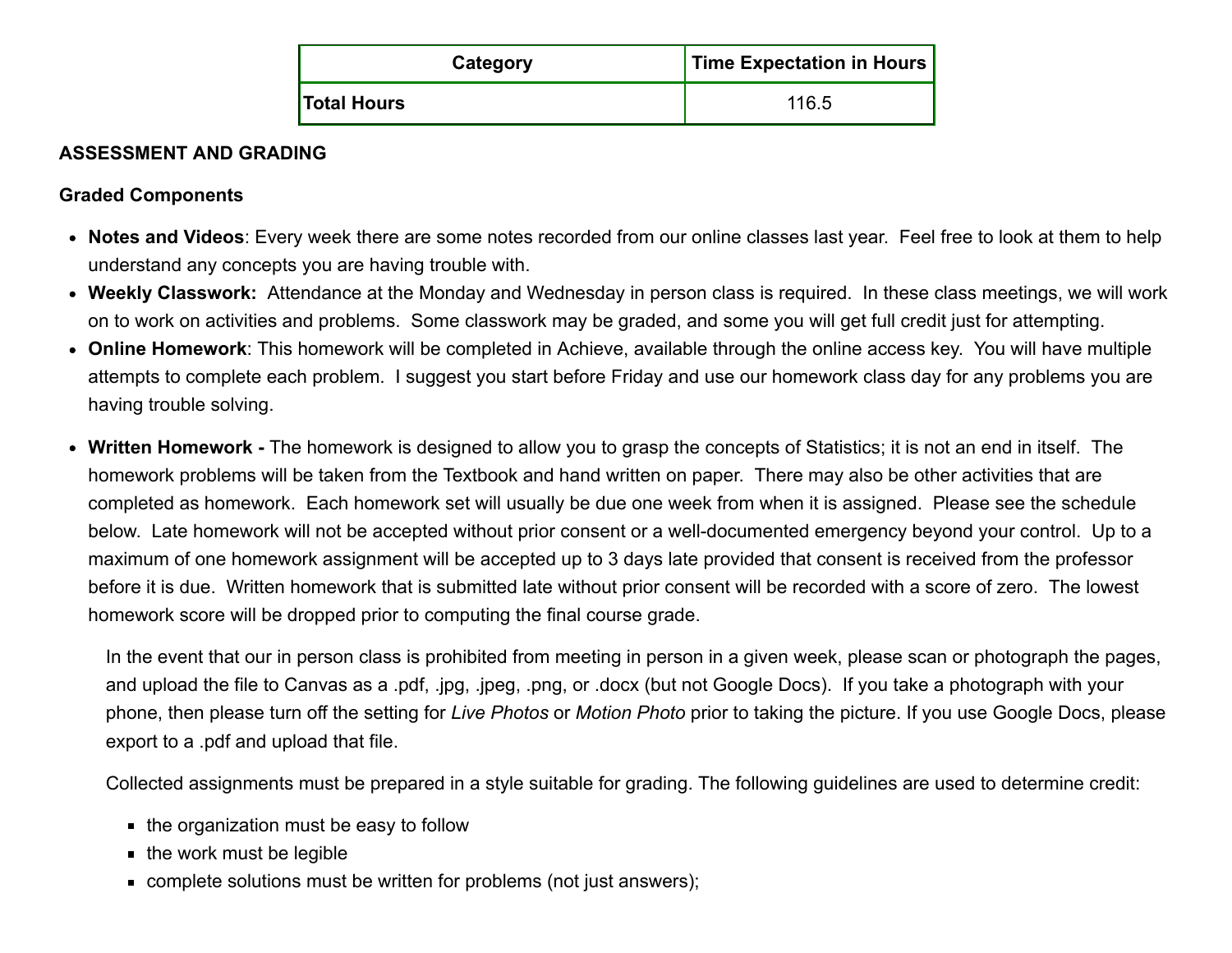- answers must be clearly marked
- use complete sentences to answer questions
- **Labs -** The labs will be posted in Canvas and are due in Canvas at the scheduled times (by 11:59 pm on Saturday). Up to a maximum of one Lab assignment will be accepted up to 3 days late provided that consent is received from the professor before it is due. Lab assignments that are submitted late without prior consent will be recorded with a score of zero.
- **Examinations and the Final Examination -** There will be two Mid-Semester Examinations and a comprehensive Final Examination. Both Mid-Semester Examinations and the Final Examination will include problems and questions over material assigned in the text, readings and handouts, as well as material presented in class. The examination schedule is included in the daily schedule. The instructor will not accept excuses such as poor communication with parents, benefactors, surf team sponsors and/or travel agents. No examination shall be missed without prior consent or a well-documented emergency beyond your control. In such cases, all make-up exams will occur at 8:30 am on the Saturday between classes and Final Exam week. A score of zero will be assigned for an examination that is missed without prior consent or a well-documented emergency beyond your control.

**Final Exam:** Scheduled on **Friday May 6, 2022 from** 7**:30 am -10:00 am.** The final exam date and time is set by the university at the beginning of the semester and may not be changed by the instructor. This schedule can be found on the university website and in the course calendar. No requests for early examinations will be approved. Only in the case that a student is required to take three exams during the same day of finals week, is an instructor authorized to consider changing the exam date and time for that particular student.

| <b>Grading Distribution Percent</b> |    |
|-------------------------------------|----|
| Weekly Participation                | 3  |
| <b>Online Homework</b>              | 5  |
| Written Homework                    | 12 |
| Labs                                | 16 |
| Exams (2 at 17%<br>each)            | 34 |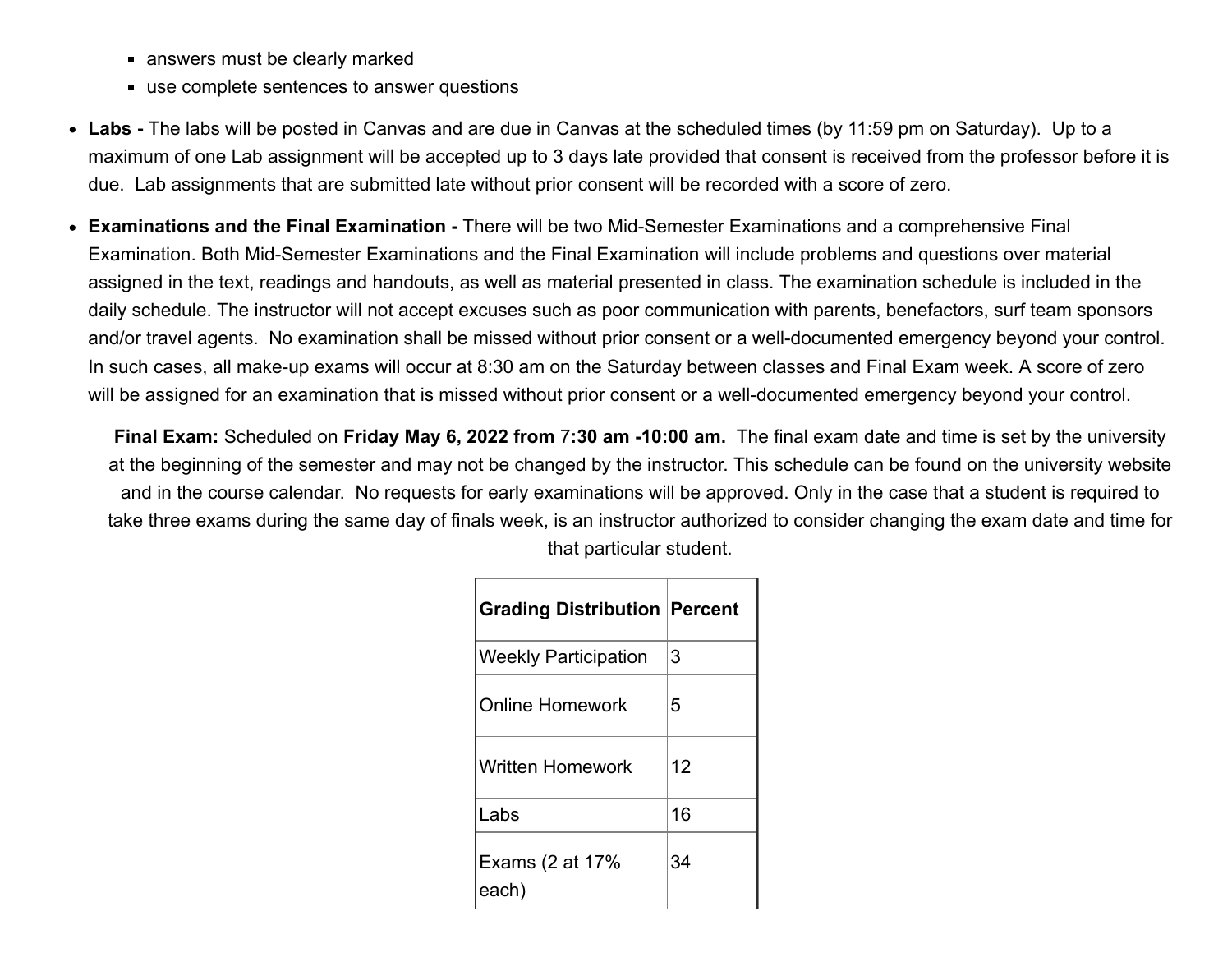| Final Exam | 30  |
|------------|-----|
| ∣Total     | 100 |

### **Grading Scale**

Grades are based on the number of points accumulated throughout the course with the following exception. A student must pass at least one of Examination 1, Examination 2, or the Final Examination in order to pass the class. That is, a score of 60% must be achieved on one of the Examinations, or else the final grade will be an F regardless of all other point totals. Approximate minimal percentages required to obtain a given grade are

| <b>Standard Grade Scale Based on Percentages</b> |                    |                 |                      |                      |                |
|--------------------------------------------------|--------------------|-----------------|----------------------|----------------------|----------------|
|                                                  | A                  | В               | $\mathbf C$          | D                    | F              |
| ÷                                                |                    | $[87.5 - 90.0]$ | $[77.5-$<br>$80.0$ ) | $[67.5-$<br>$70.0$ ) |                |
|                                                  | [92.5]<br>$-100$ ] | $[82.5 - 87.5]$ | $[72.5-$<br>77.5)    | [62.5]<br>$-67.5)$   | $[0.0 - 60.0]$ |
|                                                  | $[90.0 -$<br>92.5) | $[80.0 - 82.5]$ | $[70.0 -$<br>72.5)   | $[60.0 -]$<br>62.5)  |                |

#### **INCOMPLETES AND LATE ASSIGNMENTS**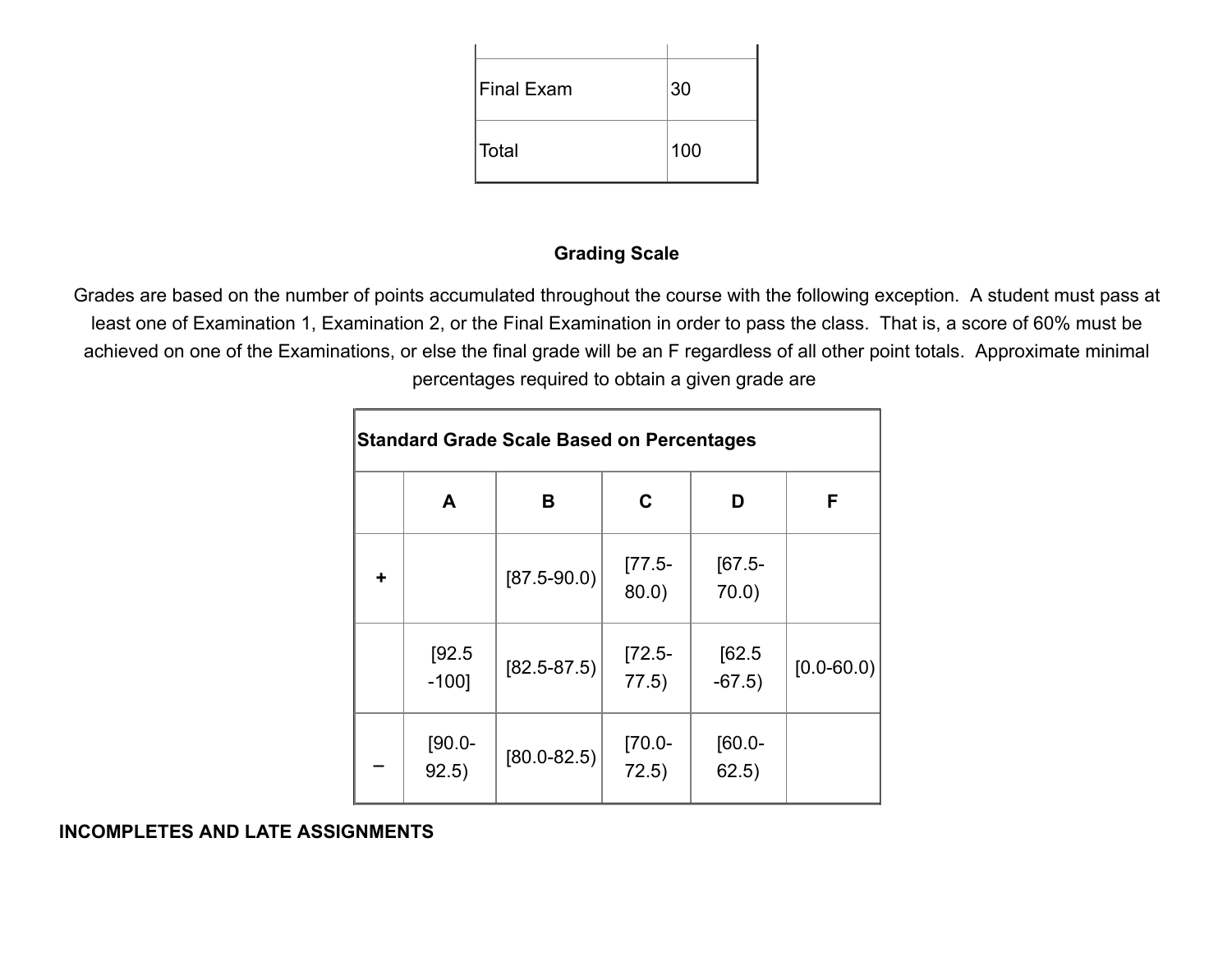All assignments are to be submitted/turned in by the beginning of the class session when they are due—including assignments posted in Canvas. Incompletes will only be assigned in extremely unusual circumstances.

# **CLASS ENROLLMENT**

It is the student's responsibility to maintain his/her class schedule. Should the need arise to drop this course (personal emergencies, poor performance, etc.), the student has the responsibility to follow through (provided the drop date meets the stated calendar deadline established by the university), not the instructor. Simply ceasing to attend this course or failing to follow through to arrange for a change of registration (drop/add) may easily result in a grade of F on the official transcript.

# **PLNU COPYRIGHT POLICY**

Point Loma Nazarene University, as a non-profit educational institution, is entitled by law to use materials protected by the US Copyright Act for classroom education. Any use of those materials outside the class may violate the law.

## **PLNU ACADEMIC HONESTY POLICY**

Students should demonstrate academic honesty by doing original work and by giving appropriate credit to the ideas of others. Academic dishonesty is the act of presenting information, ideas, and/or concepts as one's own when in reality they are the results of another person's creativity and effort. A faculty member who believes a situation involving academic dishonesty has been detected may assign a failing grade for that assignment or examination, or, depending on the seriousness of the offense, for the course. Faculty [should follow and students may appeal using the procedure in the university Catalog. See](http://catalog.pointloma.edu/content.php?catoid=18&navoid=1278) **Academic Policies (http://catalog.pointloma.edu/content.php?catoid=18&navoid=1278)** for definitions of kinds of academic dishonesty and for further policy information.

# **PLNU ACADEMIC ACCOMMODATIONS POLICY**

PLNU is committed to providing equal opportunity for participation in all its programs, services, and activities. Students with disabilities may request course-related accommodations by contacting the Educational Access Center (EAC), located in the Bond Academic Center (**EAC@pointloma.edu [\(mailto:EAC@pointloma.edu\)](mailto:EAC@pointloma.edu)** or 619-849-2486). Once a student's eligibility for an accommodation has been determined, the EAC will issue an academic accommodation plan ("AP") to all faculty who teach courses in which the student is enrolled each semester.

PLNU highly recommends that students speak with their professors during the first two weeks of each semester/term about the implementation of their AP in that particular course and/or if they do not wish to utilize some or all of the elements of their AP in that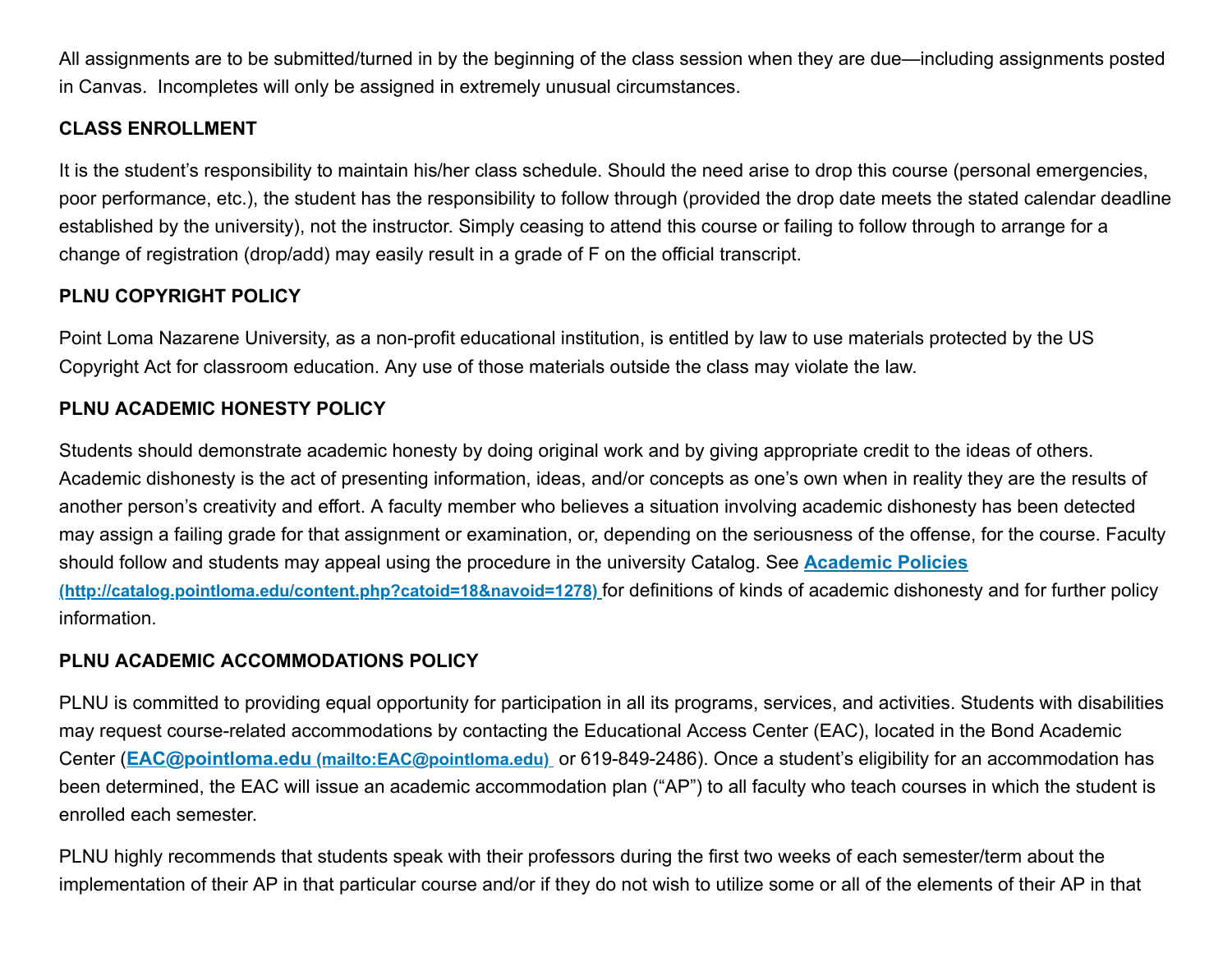course.

Students who need accommodations for a disability should contact the EAC as early as possible (i.e., ideally before the beginning of the semester) to assure appropriate accommodations can be provided. It is the student's responsibility to make the first contact with the EAC.

# **PLNU ATTENDANCE AND PARTICIPATION POLICY**

Attendance is expected at each class session. In the event of an absence you are responsible for the material covered in class and the assignments given that day.

Regular and punctual attendance at all classes is considered essential to optimum academic achievement. If the student is absent from more than 10 percent of class meetings, the faculty member can file a written report which may result in de-enrollment. If the absences exceed 20 percent, the student may be de-enrolled without notice until the university drop date or, after that date, receive the [appropriate grade for their work and participation. See](http://catalog.pointloma.edu/content.php?catoid=18&navoid=1278) **Academic Policies (http://catalog.pointloma.edu/content.php? catoid=18&navoid=1278)** for further information about class attendance.

# **SPIRITUAL CARE**

Please be aware PLNU strives to be a place where you grow as whole persons. To this end, we provide resources for our students to encounter God and grow in their Christian faith. If students have questions, a desire to meet with the chaplain or have prayer requests you can contact the **Office of Spiritual Development [\(https://www.pointloma.edu/offices/spiritual-development\)](https://www.pointloma.edu/offices/spiritual-development)**

# **STATE AUTHORIZATION**

State authorization is a formal determination by a state that Point Loma Nazarene University is approved to conduct activities regulated by that state. In certain states outside California, Point Loma Nazarene University is not authorized to enroll online (distance education) students. If a student moves to another state after admission to the program and/or enrollment in an online course, continuation within the program and/or course will depend on whether Point Loma Nazarene University is authorized to offer distance education courses in that state. It is the student's responsibility to notify the institution of any change in his or her physical location. Refer to the map on **State Authorization [\(https://www.pointloma.edu/offices/office-institutional-effectiveness-research/disclosures\)](https://www.pointloma.edu/offices/office-institutional-effectiveness-research/disclosures)** to view which states allow online (distance education) outside of California.